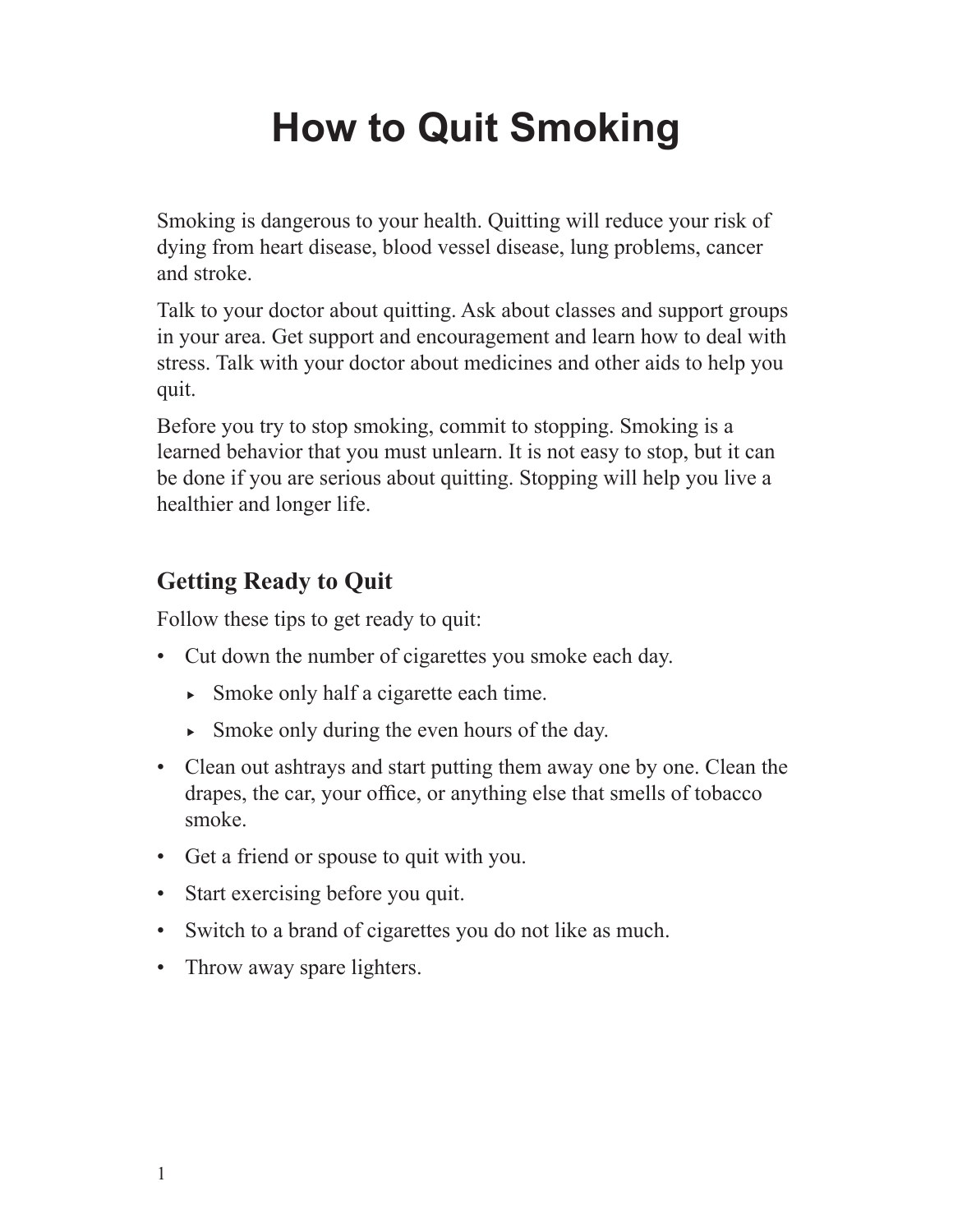## **كيفية اإلقالع عن التدخين**

يمثل التدخين خطورة على صحتك. سوف يقلل اإلقالع عن التدخين من احتمالية الوفاة بسبب أمراض القلب والأوعية الدموية والرئة والسرطان والسكتة.

تحدث إلى الطبيب عن كيفية اإلقالع عن التدخين. استفسر عن الدورات ومجموعات الدعم في منطقتك. احصل على الدعم والتشجيع وتعلم كيفية التعامل مع الضغوط. تحدث مع طبيبك عن الأدوية والمساعدات الأخرى التي تعينك في الإقلاع عن التدخين.

قبل محاولة التوقف عن التدخين، يجب عليك االلتزام بهذا القرار. التدخين هو سلوك مكتسب ً يجب عليك اإلقالع عنه. ليس من السهل التوقف عن التدخين ولكن يمكنك ذلك إذا كنت جادا في هذا الشأن. سوف يساعدك التوقف عن التدخين في أن تحيا حياة أطول وأن تحظى بصحة أفضل.

#### **االستعداد لإلقالع عن التدخين**

اتبع هذه النصائح لالستعداد لإلقالع عن التدخين:

- .ً • قلل عدد السجائر التي تدخنها يوميا
- <sup>e</sup> دخن نصف سيجارة فقط في كل مرة.
- <sup>e</sup> ال تدخن إال في ساعات الهدوء في اليوم.
- قم بتنظيف طفايات السجائر وابدأ في التخلص منها واحدة تلو الأخرى. نظف الستائر أو السيارة أو مكتبك أو أي شيء آخر تشم منه دخان التبغ.
	- • ابحث عن صديق أو رفيق يشاركك في اإلقالع عن التدخين.
		- • ابدأ التمرينات قبل اإلقالع عن التدخين.
	- • استبدل العالمة التجارية للسجائر التي تدخنها بعالمة أخرى غير مفضلة لديك.
		- • تخلص من قداحات السجائر االحتياطية.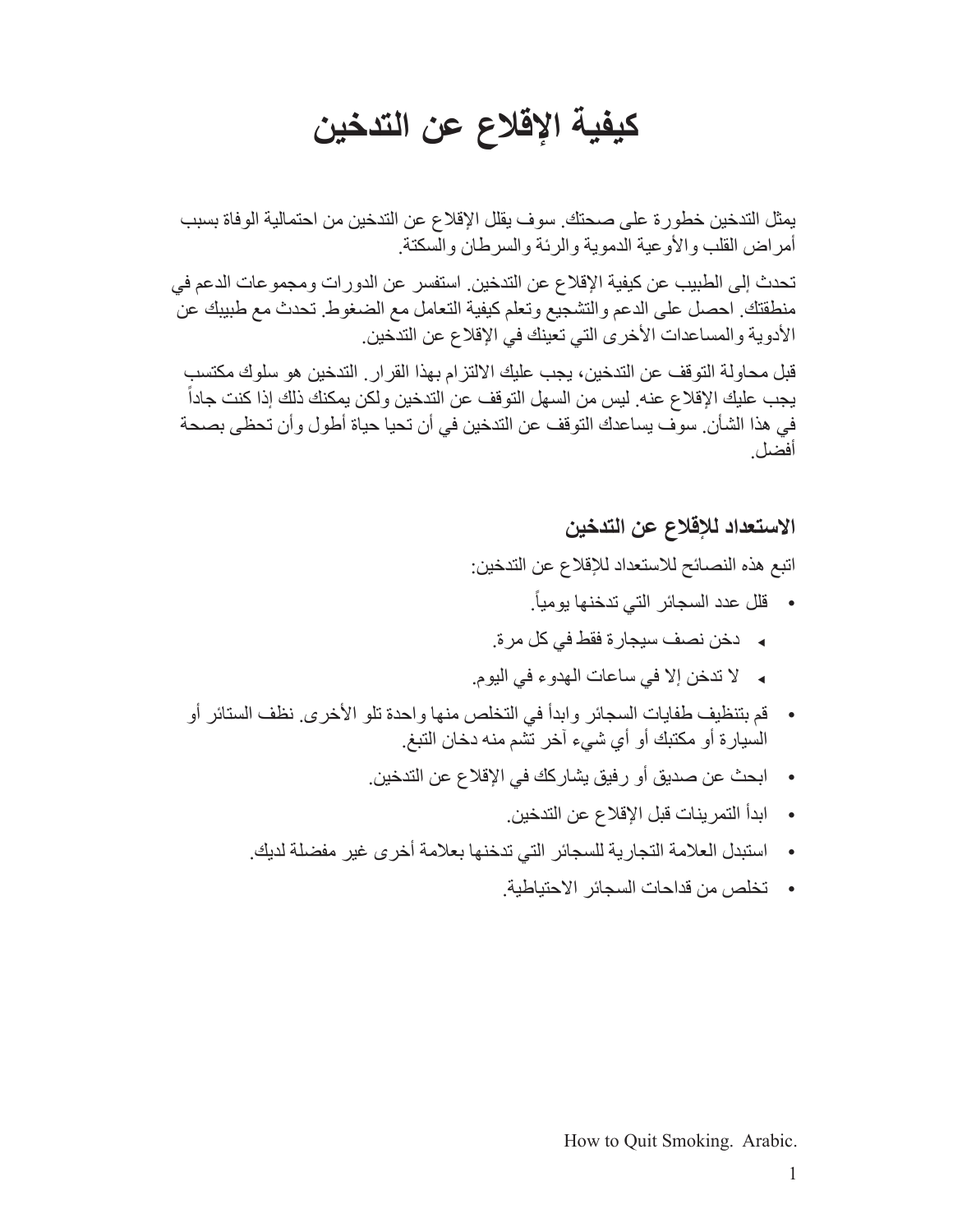- Smoke alone if you like to smoke with people.
- Become aware of why you smoke each cigarette. Avoid the things that cause you to smoke.
- Write down a list of the top 5 reasons you want to quit. Read this list daily.

Pick a date to quit and slowly reduce your smoking until your quit date. On your quit date, stop completely. If you smoke a lot at work, quit during a vacation.

## **The Day You Quit**

- Throw away your cigarettes, lighters and ashtrays.
- Ask for help from family and friends.
- Make plans for the day and keep busy. Spend time in places where smoking is not allowed such as a library or the movies. Change your routine.
- Drink water, but not more than 2 Liters. This will help to remove chemicals from your body.
- Keep celery, sugarless gum, hard candy, straws or toothpicks handy to help meet the urge of something in your mouth.
- • Try deep breathing exercises and listen to relaxation tapes.
- Get 30 minutes of exercise.
- Eat regular meals.
- Start a money jar with the money you save by not buying cigarettes.
- Reward yourself at the end of the day for not smoking.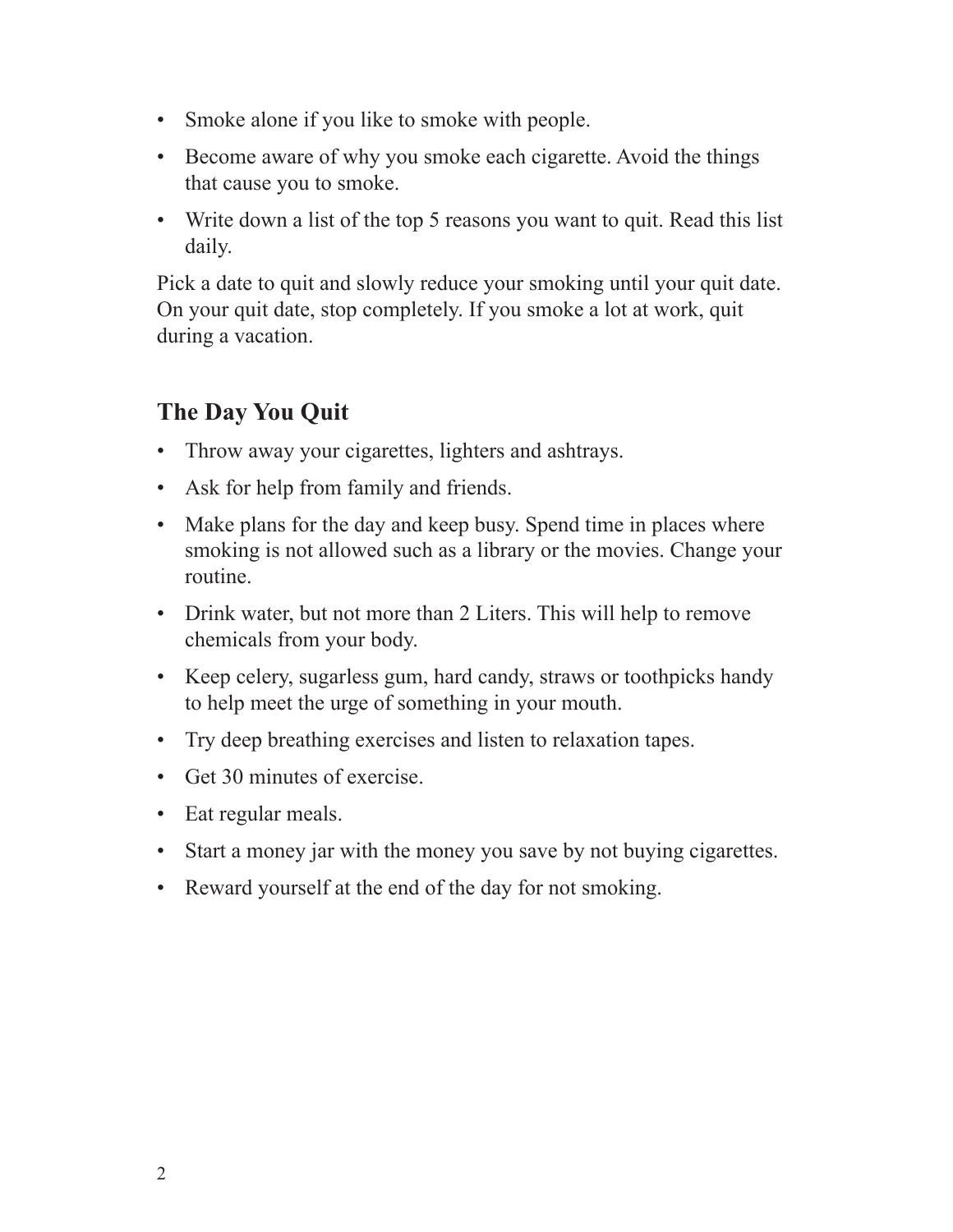- دخن بمفردك إذا كنت تفضل التدخين مع الآخرين.
- • أدرك السبب وراء تدخين كل سيجارة. تجنب األشياء التي تدفعك إلى التدخين.
- .ً • سجل قائمة بأول خمسة أسباب دعتك إلى اإلقالع عن التدخين. اقرأ هذه القائمة يوميا

حدد موعداً للإقلاع عن التدخين وتدرج في خفض مرات التدخين إلى أن تصل إلى هذا الموعد. في هذا الموعد، توقف عن التدخين بشكل كامل. إذا كنت تدخن ً كثيرا أثناء العمل، توقف عن التدخين أثناء اإلجازة.

## **اليوم المحدد لإلقالع عن التدخين**

- • تخلص من السجائر والقداحات والطفايات لديك.
	- • اطلب المساعدة من أفراد األسرة واألصدقاء.
- • خطط لهذا اليوم واشغل نفسك. اقض وقتك في األماكن التي يمنع فيها التدخين مثل المكتبة أو دور السينما. غيِّر نظامك اليومي<sub>.</sub>
- • اشرب الماء، لكن ليس أكثر من لترين. فهذا سوف يساعد على إزالة المواد الكيميائية من جسمك.
	- احمل دائمًا أعواد الكرفس أو اللبان غير الحلو أو سكر نبات أو المصاصات أو أعواد تنظيف الأسنان لكي تضعها في فمك لأنك قد تعودت بالفعل على وضع شيء في فمك.
		- جرِّب القيام بتمرينات النفس العميق واستمع إلى شرائط الموسيقى التي تبعث على االسترخاء.
			- • قم بالتمرينات لمدة 30 دقيقة.
			- • تناول الوجبات بشكل منتظم.
			- • وفر المال الذي تدخره بفضل قرارك بامتناعك عن شراء السجائر في حصالة.
				- • كافئ نفسك في نهاية اليوم عند توقفك التام عن التدخين في هذا اليوم.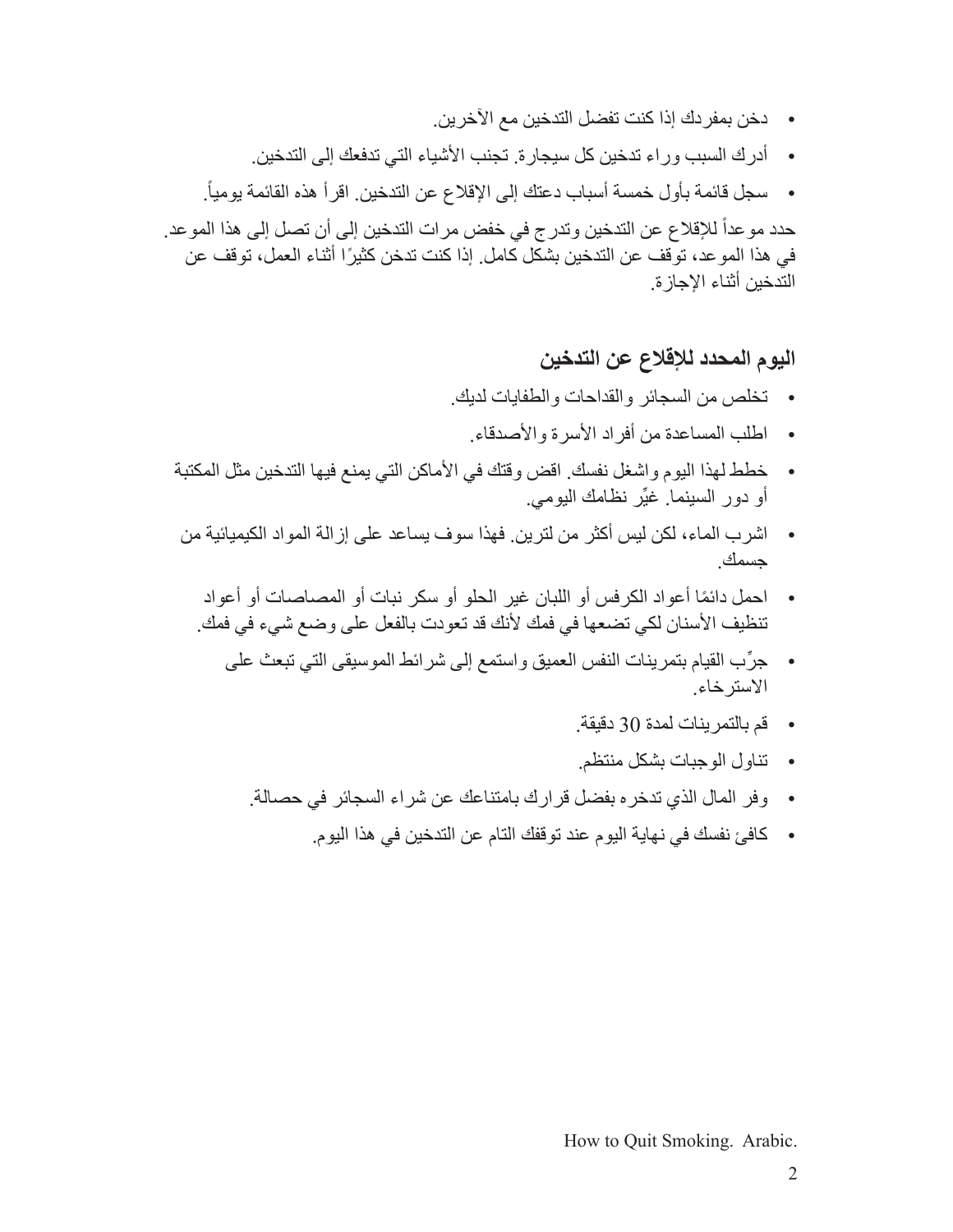Over the next days and weeks you may be coping with withdrawal symptoms and cravings. Exercise and relaxation can help with withdrawal symptoms of anger, edginess or irritability. There will be times when you really want to smoke. Wait. The urge will pass in a few minutes. Take slow, deep breaths until you relax and have control of the craving. Take your mind off smoking by thinking about something else or focus on the things you are doing. Mark your success every day on a calendar. Reward yourself each day and week.

## **Setbacks**

It is hard to quit smoking. Most people try several times before they succeed. If you do smoke, do not give up on yourself. Remind yourself of how many hours, days or weeks you have already gotten through. Identify what triggers your desire to smoke. Remind yourself why you quit smoking. Practice what to do when you feel the urge to smoke. Reward yourself for your willpower and courage.

**Talk to your doctor or nurse if you have any questions or concerns.**

#### 2007 – 11/2011 Health Information Translations

Unless otherwise stated, user may print or download information from www.healthinfotranslations.org for personal, non-commercial use only. The medical information found on this website should not be used in place of a consultation with your doctor or other health care provider. You should always seek the advice of your doctor or other qualified health care provider before you start or stop any treatment or with any questions you may have about a medical condition. The Ohio State University<br>Medical Center, Mount Carmel Health System, OhioHealth and your stopping medical treatment or your failure to obtain medical treatment.